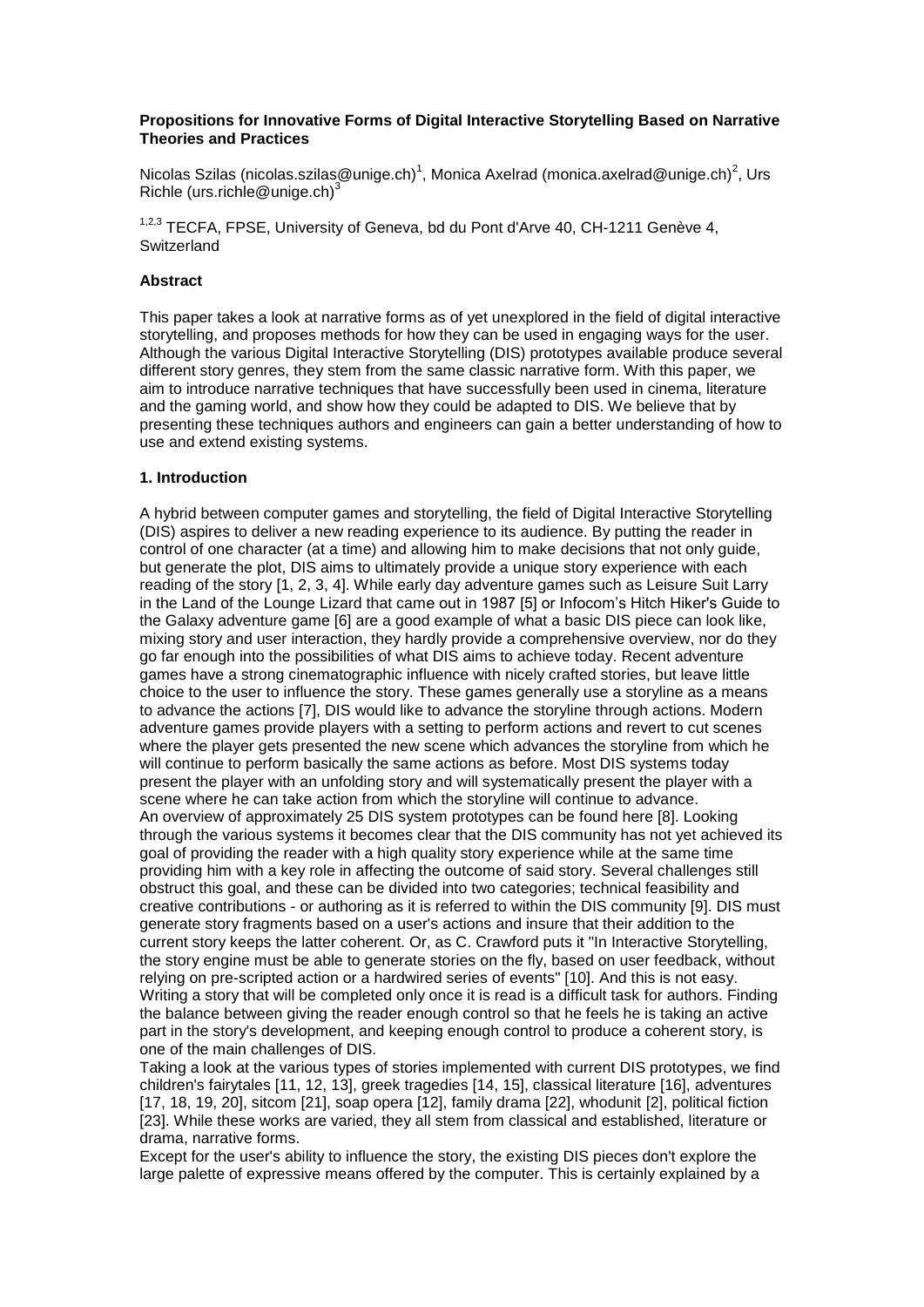certain immaturity of the domain, and the technical difficulties regarding the dynamic generation of narrative, that need to be solved first. Many of (if not all) the stories mentioned above were not designed by professional writers, but by the system designers, who naturally started simple. It could thus be argued that one should wait for the domain to gain maturity and for professional authors to get comfortable with the DIS approach, systems and authoring tools. However, this is a typical chicken and egg problem as explained in Spierling and Szilas [9]: artists wait for mature DIS systems, but DIS need artists' guidance to evolve in an appropriate and innovative direction.

In light of the current situation, this paper explores new possibilities of expression that advanced DIS research could offer authors. We are basing our exploration on technology, considering that engines capable of dynamically generating narrative actions according to a user's actions are available. Promising narrative engines such as Mimesis [24], IDtension [17], Gadin [12] or Storytron [23] are already developed and are examples of such technology. Then, taking inspiration from both theoretical work in narratology and practical creative narrative work, we explore what could be achieved in the future. While one could consider that these propositions go far beyond the current technological state of the art, several of the propositions below are already feasible with current technology. Our approach is profoundly interdisciplinary, mixing technology, narrative theories and art. To limit the field of exploration of this paper, we have defined a set of constraints on how the user can interact with the DIS artefact:

- The only means for the user to act upon the fictional world is via a character's actions. This excludes letting the user act as in a god-game style, such as adding a prop in the stage, but does however include other out of character actions at the discourse level, as long as the story is untouched. (Here we refer to the classical distinction between story and discourse in narrative theories [25].)
- There is only one user.
- The interacting device does not play a role in the exploration of expressive possibilities, that is the classical keyboard and mouse interface will be sufficient for interacting with these future works. Of course, many innovations can be investigated regarding interaction devices combined with our propositions, but we leave these aside for future work.

## **2. Multiple Actualisations**

In classical narrative, a text (understood in its generic meaning) triggers a multitude of possible worlds, which are constantly created by the reader, according to "clues" provided by the author [26]. These worlds correspond to alternatives that the reader imagines while reading. But only one of these worlds is finally actualised to create the story. While the story can vary a bit according to each reader and depending on the degree of openness of a work [27], each reader reconstructs a single story.

Things are different in less classical forms in which several alternative routes, representing alternative worlds from a narratological point of view, are included in the same work. Various movies have explored this form, for example: *It's a Wonderful Life* (F. Capra), *Smoking / No Smoking* (A. Resnais), *Lola Rennt* (T. Tykwer), *Sliding Doors* (P. Howitt). In these movies, two or more alternative worlds are actualised.

With current DIS systems, although the user imagines a multitude of possible worlds and is given choices at several points within the story (choice points), only one route is finally explored. If the user replays, he can explore another route, but each reading is distinct, and previous readings are not accessible during the current reading.

How can the possibility of multiple actualisations be better exploited in DIS? As the user interacts via a character (see the first scope limitation defined in the introduction), the only way to create alternative worlds is through a character's choice points. Thus, this opens the possibility that when interacting with a story via a choice point, the user can, not only actualize one of his choices, but also explore other alternative routes.

Before going further in this investigation, it is convenient to represent these routes as a tree: the root node is the start of the story, each node represents a choice point, a bifurcation corresponds to the creation of an alternative route and world from an existing one, the leaves represent the world in the state the user left it, and finally a storyline or route is a full trajectory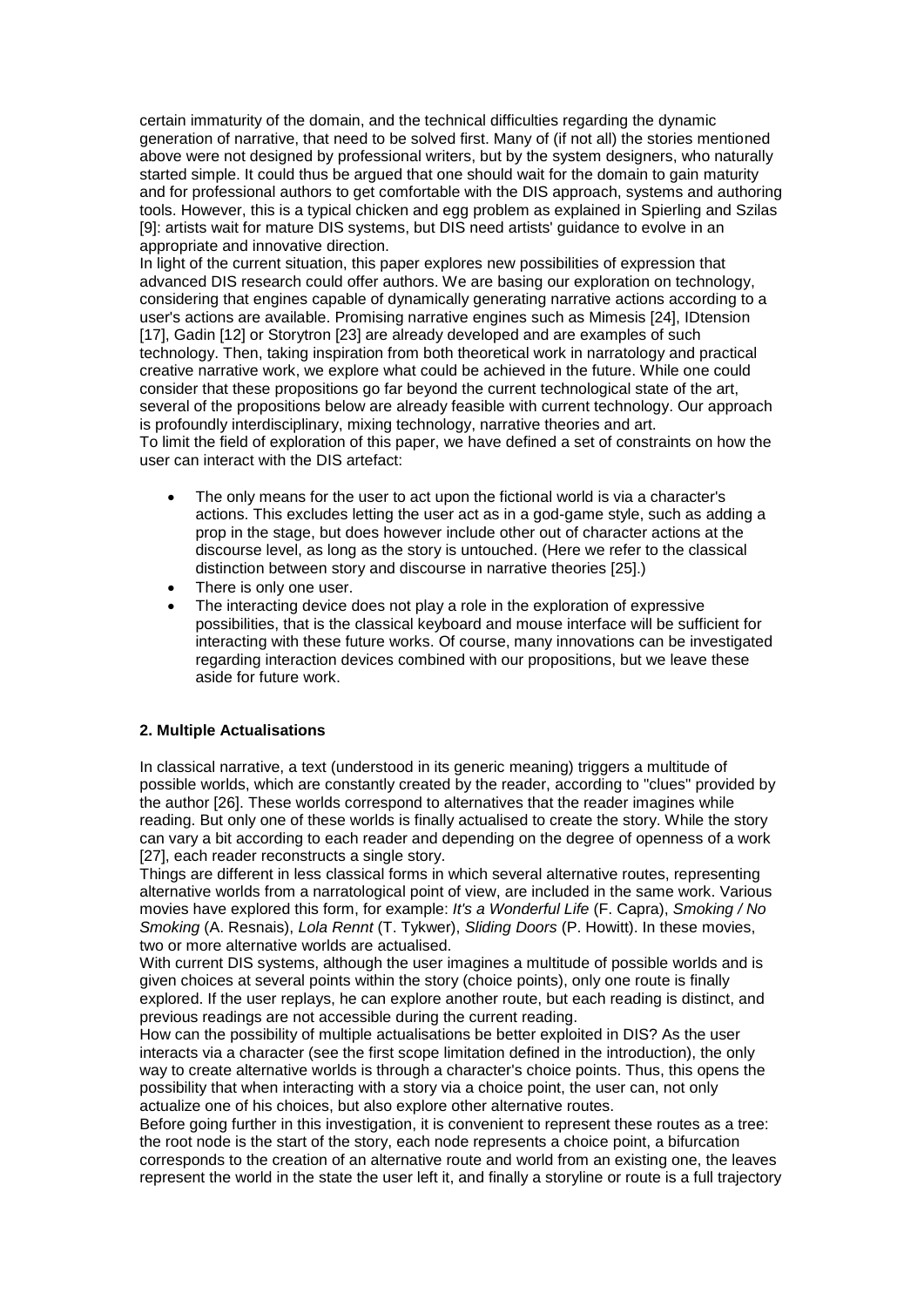from the root node to a leaf (see Figure 1).



Figure 1: Multiple Actualisations

This tree representation shows that the system enables the user to build his own hypertextual narrative based on his exploration. However, this hypertext is radically different from classical hypertext because it is build by the user instead of the author. In fact, a main property of generative DIS is that a hypertext representation of all possible paths is not feasible. In L. Manovich's words [28], generative DIS is based on algorithms while classical hypertext is based on data. The tree representation above is the result of an algorithm-based calculus (or is procedural, in J. Murray terms [29]).

We can then further refine this potential form, according to three criteria.

The bifurcation point chooser: Who decides where the bifurcation points are, the user or the computer? Four cases can be distinguished:

- **Free choice:** Any user interaction point can be a bifurcation point, leaving the user the possibility to create as many alternative worlds desired.
- **Computer-constrained:** The computer filters the user interaction points to keep only a part of them, among which the user is free to choose.
- **Computer-proposed:** According to the current state of the story, the computer proposes several bifurcations points that the user is free to accept or not. Typically, the computer is able to calculate causal dependencies between events and it proposes to "replay the past to modify the present".
- **Computer-imposed:** The computer decides which bifurcation points must be explored by the user.

The moment of bifurcation point choice: When the user decides that a bifurcation point is worth exploring.

- **When played:** after encountering a certain choice point, the user decides that this moment in the story should create two possible worlds to be played. Then, in most cases (but see part 6) the user will explore one of them, leaving the alternative world for later (in playing time).
- **Retrospectively:** the user, when at a leaf of the story, decides/selects one or more bifurcation points, and either explores one of them (the most natural case) or continues with the current storyline route.

The navigation between alternative worlds: how does the user stop exploring the current world and go back to a previous (in playing time) alternative world?

- **Totally free:** the user can go towards any bifurcation point, either continuing an already started storyline at its leaf or directly starting another branch from an existing bifurcation point to create a new alternative world.
- **To any leaf:** The user can continue any already started storyline at its leaf.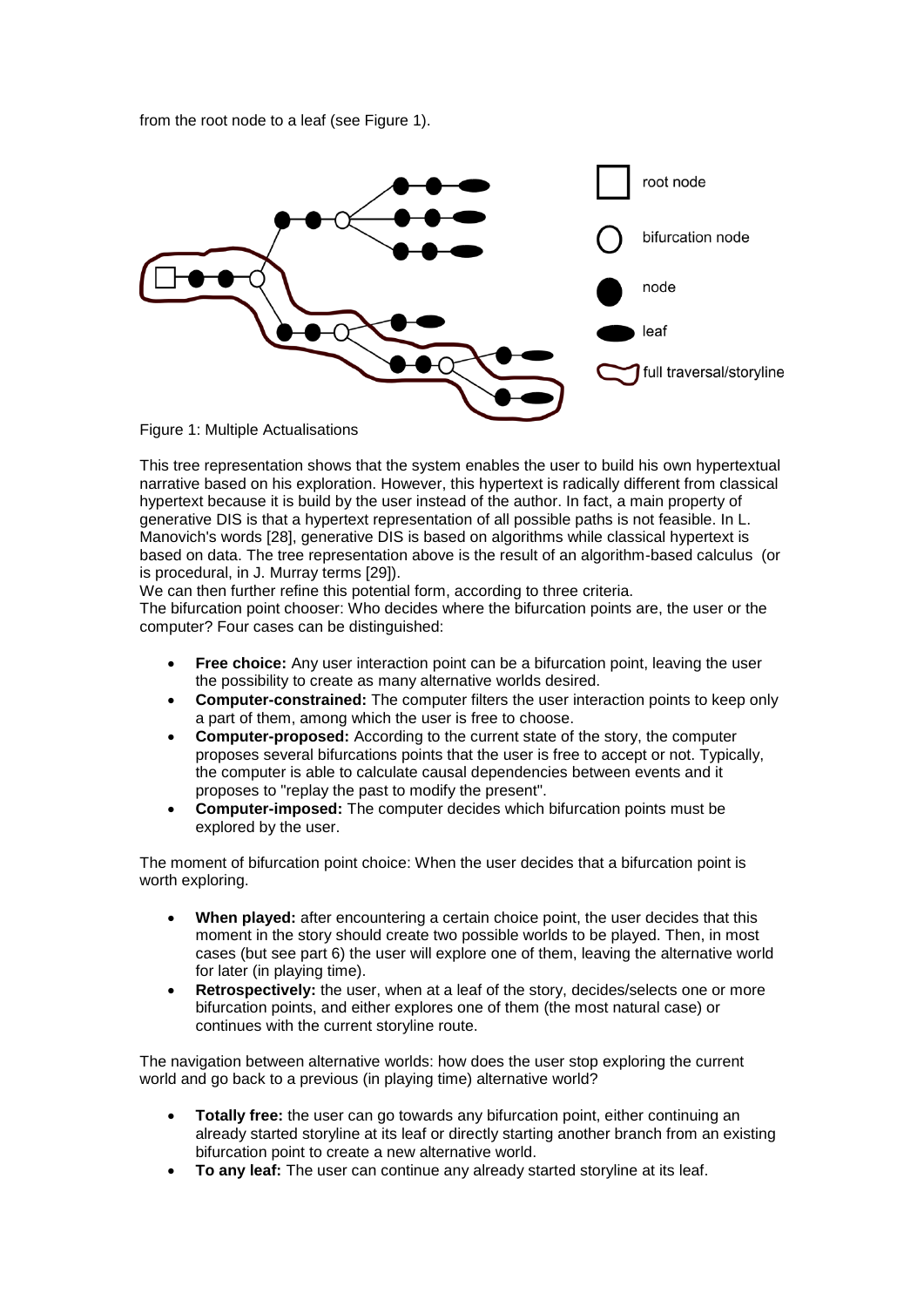- **At a subset of leaves:** The computer restricts which leaves can be continued.
- **At the previous leaf:** To simplify the user's representation of storyline imbrications, the user can only go back to the storyline he came from.

When combined, these different criteria can produce many different subforms of multiple actualisations. All these forms enable navigation at the discourse level on top of navigation at the story level, managed by the narrative engine.

Let us provide a few examples of combinations of the above criteria:

- Free choice of the bifurcation point, retrospective bifurcation, going back to another alternative world at the previous leaf: The user plays his story and can decide at any moment to stop the current storyline to explore another branch from any previously played storyline. At any moment, he can also stop the current storyline to go back to the previous storyline's leaf he quit to join the current storyline.
- Computer-proposed bifurcation point, retrospectively chosen, going back to another alternative world at a subset of leaves: During his interaction in a storyline, the user is prompted by the computer: "apparently, your choice to [...] three months ago had serious consequences. Do you want to replay this previous scene?". If the user clicks "no", he simply continues the current story, but if he clicks "yes", he replays the past decision point and chooses another option. He then explores the consequences of this choice. When the equivalent situation to the previous leaf is played, the computer prompts the user: "which story would you like to explore further?". The user can then either continue the first storyline, or the second one.
- Free choice of the bifurcation point, chosen when played, going back to another alternative world at any leaf: While playing the story, the user has the possibility to mark some of his decision points. Later, he can choose which among the marked decision points will constitute a bifurcation point, from which another storyline will be explored. He can quit the current storyline to continue any other previously started storyline.

Technically, realizing multiple actualisation requires storing the global narrative state at each potential choice point. From this global narrative state, any existing DIS algorithms can be employed to deliver the interactive narrative within a given actualized world. Thus, appart from the storage requirement, there is no added need for advanced AI to manage multiple actualisations.

These forms rely on a Graphical User Interface (GUI) that enable the choice of bifurcation point (if not computer-imposed) and the navigation to and from these bifurcation points. The tree representation already mentioned above is certainly to be reused in this GUI. The user would visualize the globality of his multiple storyline current exploration and navigate through it. This particular GUI separates the story from the interface. Even with a more integrated GUI, the concept of navigation through alternative worlds is a break in the search of immersion. By quitting a world to re-enter another one, the user is in a more distant, position regarding the fictional world. This contrasts with the "Hamlet on the Holodeck" [29] point of view on DIS but promotes a more reflexive and critical approach regarding the story. Finally, it should be stressed that such multiple actualisation forms are not so far from the saving mechanism in video games. By saving a game, the player stores a specific game's state (choice of the bifurcation point when played) that he will be able to explore later. There exists a multitude of variants of the saving mechanisms in video games: automatic save points (the game is automatically saved when a given stage is reached), in-game (diegetic) save points (the possibility of saving is represented in the fictional world by a specific artefact), manually vs. automatically labelled saved games, constrained or unconstrained number of saved games, etc. But the saving mechanism in games is primarily a tool allowing both to enable to play a game in several sessions and to manage the reaching of the game's success in the most efficient manner (that is without having to replay a large part of the game) [30]. The saving mechanisms in video games are rarely used as a narrative device. An interesting exception is the game *The Last Express* [31], in which the user can go back in time in the current storyline via a rewinding clock metaphor, to explore another branch (but the previous leaf becomes no longer accessible). Four such clocks are available in the game, constituting four saved games.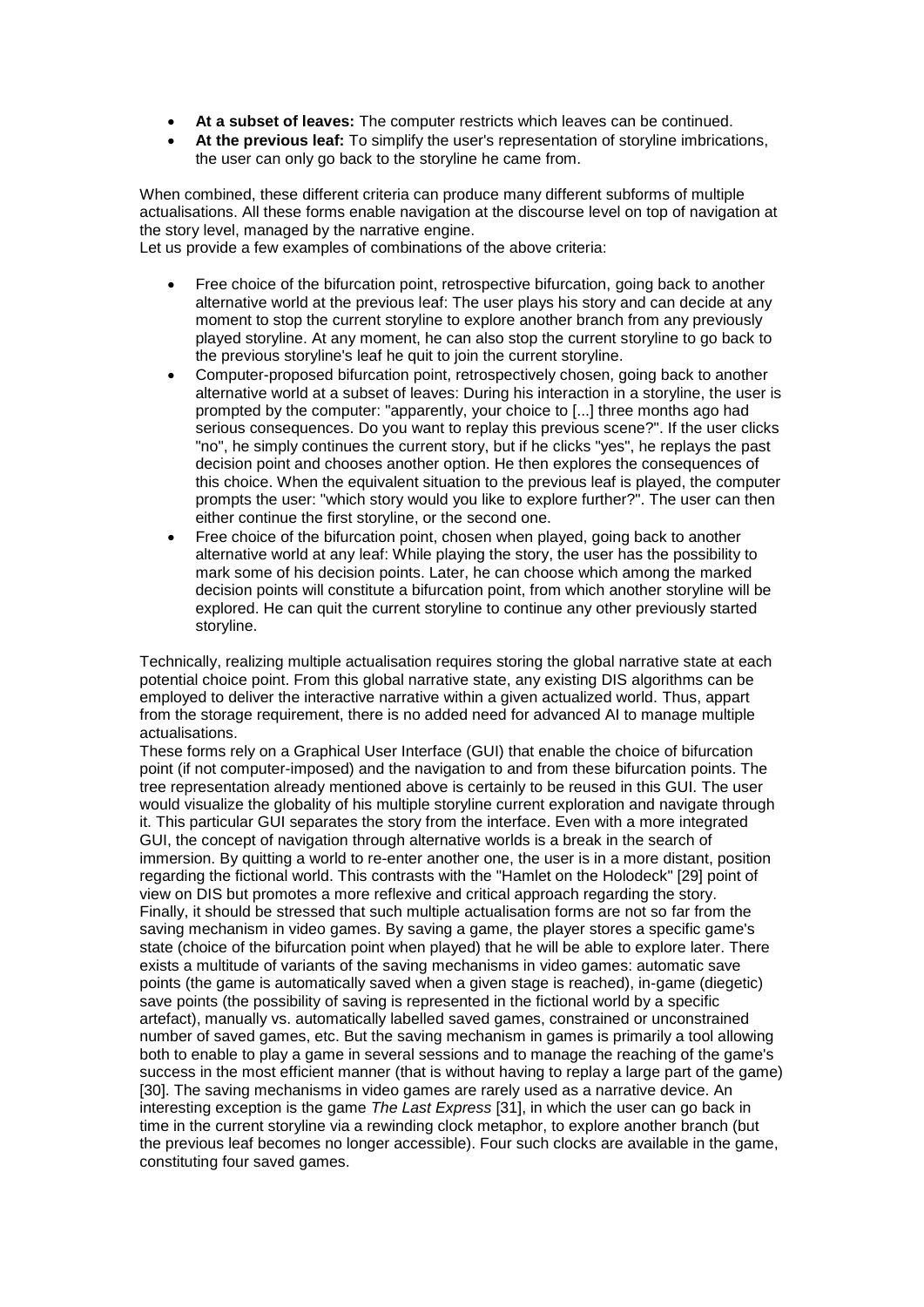# **3. Embedded stories**

In classical narrative, an embedded story is a fiction in a fiction. Within a first fictional world, the embedding world, a boundary is crossed and the reader/audience is transported into another world, the embedded world [32]. Typically, a character tells a story to another character. An exemplary form of embedded stories is the *1001 Arabian Nights*, in which Sheherazade is constantly embedding new stories within the current story as a narrative strategy to extend the narration. Embedded stories are a common device, both in literature and drama. According to Todorov, the embedded narrative is a "narrative within a narrative". The embedding narrative provides the contextual theme for the embedded narrative [33]. In movies, there are several examples of "film/play in a film" which also constitute embedded stories: for example *La Nuit Américaine* (F. Truffaut) or *Deathtrap* (S. Lumet). Embedded stories applied to DIS would consist in letting the user act in both the embedding and the embedded worlds. A Non Playing Character (NPC) would "tell" an embedded story in a participative way, since the user would play one character in the embedded story. Depending on what crosses the boundary between the two worlds, several cases can be distinguished.

 **Separate worlds:** The embedding and embedded worlds are totally separate. The user goes into the embedded worlds and what happens in that world does not have any influence on the embedding world that he comes back to later. The two stories can only be thematically linked.



Figure 2: Separate Worlds: Embedding and embedded worlds that are only thematically linked.

 **Knowledge connected worlds:** Some knowledge crosses the boundary between the two worlds. Typically, the embedded stories would serves as a metaphor to inform about something that is relevant in the embedding world. For example, a NPC, instead of convincing the user via a dialogue based argumentation, would let the user play a relevant embedded story, announced in a sentence such as "Imagine yourself in this situation" and the boundary would be crossed.



Figure 3: Knowledge Connected Worlds: The embedded world serves as a metaphor to inform about something relevant in the embedding world.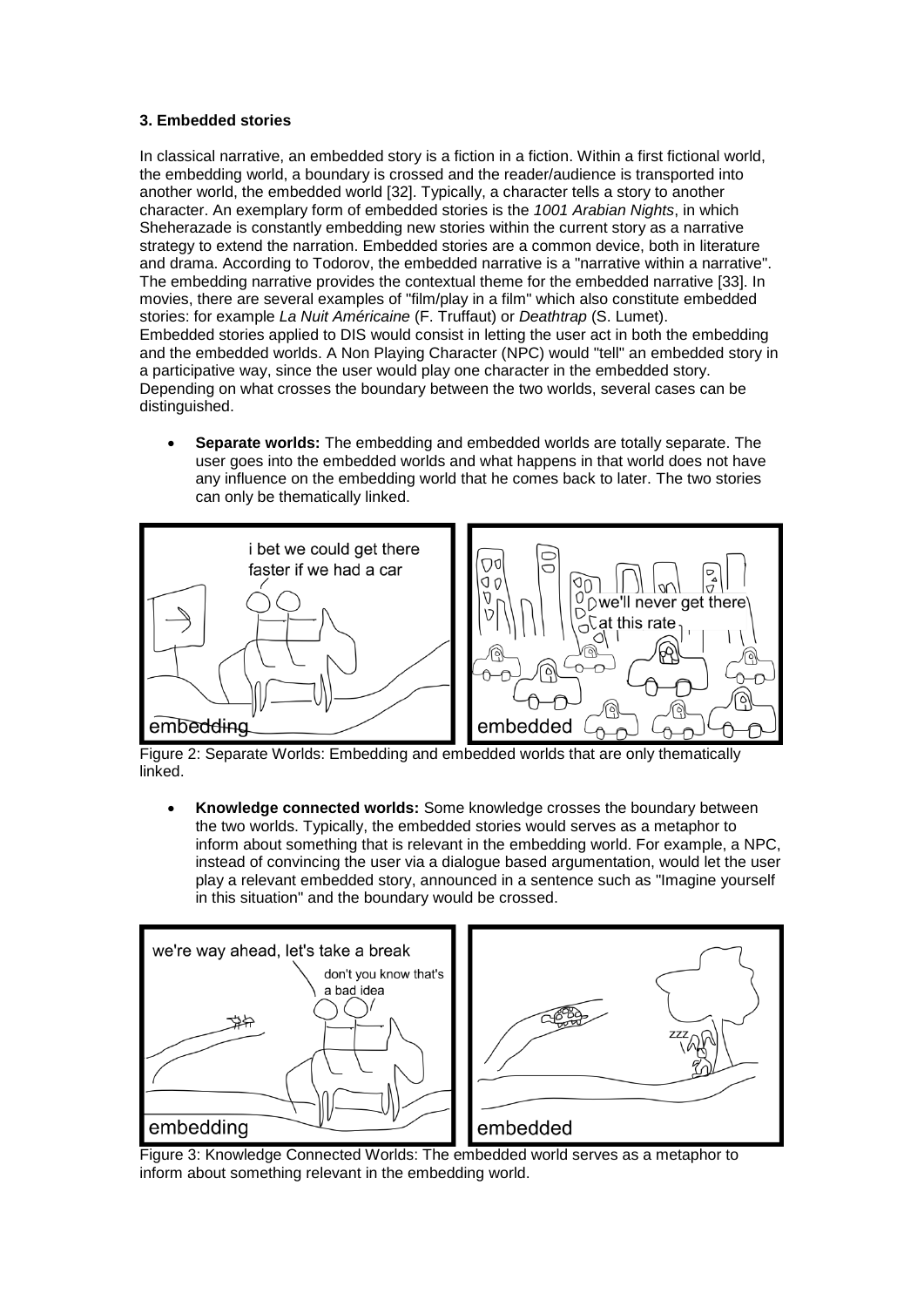- **Materially connected worlds:** The embedding and embedded worlds recognise a change; the absence of the user or introduction of a new object. For example, as is nicely illustrated in the movie *The Purple Rose of Cairo* (W. Allen), when the character leaves the film in the movie theatre to enter the audience's world, the rest of the cast in the movie becomes stuck because they cannot finish the movie. With materially connected worlds, the character physically travels from one world to the other, not just the user's point of control. We can further distinguish between three kinds of material connections:
	- o **Absence:** A minima, the character is missing in one world, which might have some consequences, as illustrated in the above example of *The Purple Rose of Cairo*.
	- o **Object transfer:** The user's character can cross the boundary with objects. If the two stories are happening in different periods in history, this can create humoristic anachronisms, as is often seen in time travel movies.
	- o **NPC transfer:** In this case, a NPC can cross the boundary, either on its own initiative or being invited by the user to do so.

Technically, the Separate Worlds only requires managing two separate narrative states in parallel. However, the other cases are more complex to manage. When the two worlds are knowledge connected, part of the experience in the embedded world needs to be translated into knowledge added in the embedding world. The Materially Connected Worlds is harder to model since one needs to model not only the reaction of the "travelling" character to the other world but also the reactions of NPCs to the "stranger" character.



Figure 4: Materially Connected Worlds: There is a recognised change in both the embedding and embedded world.

Furthermore, the navigation to/from an embedded world can:

- occur at the user's initiative
- be proposed by the computer, typically a NPC
- be imposed by the computer

Finally, we would like to discuss two more complex cases of interactive embedded worlds. **Strange loops:** As described by Marie-Laure Ryan [32], in some rare cases, within the embedded world one finds elements from the embedding world itself. An example of this is the movie *Stranger than Fiction* (M. Forster), where the main character happens to be the character of a book being written by another character in the same world. In DIS, it would mean that while moving from world A to world B, then again from world B to world C, one would strangely be back in world A. It is hard to predict how this would be perceived by the user, but such a form would certainly be worth exploring by an author.

**NPC's role playing:** In all previous cases of interactive embedded stories, only the user could play two characters in two different worlds. Going back to the example of the "movie in the movie" (e.g. *La Nuit Américaine*), one could imagine a situation where the user meets a NPC, and they both decide to go to an embedded world where they would each respectively play a new character. When the user meets the NPC's new character, it can actually be considered a double encounter since he has knowledge of the NPC's original role. When the user goes back to the embedding world, both "actors" can refer to the embedded experience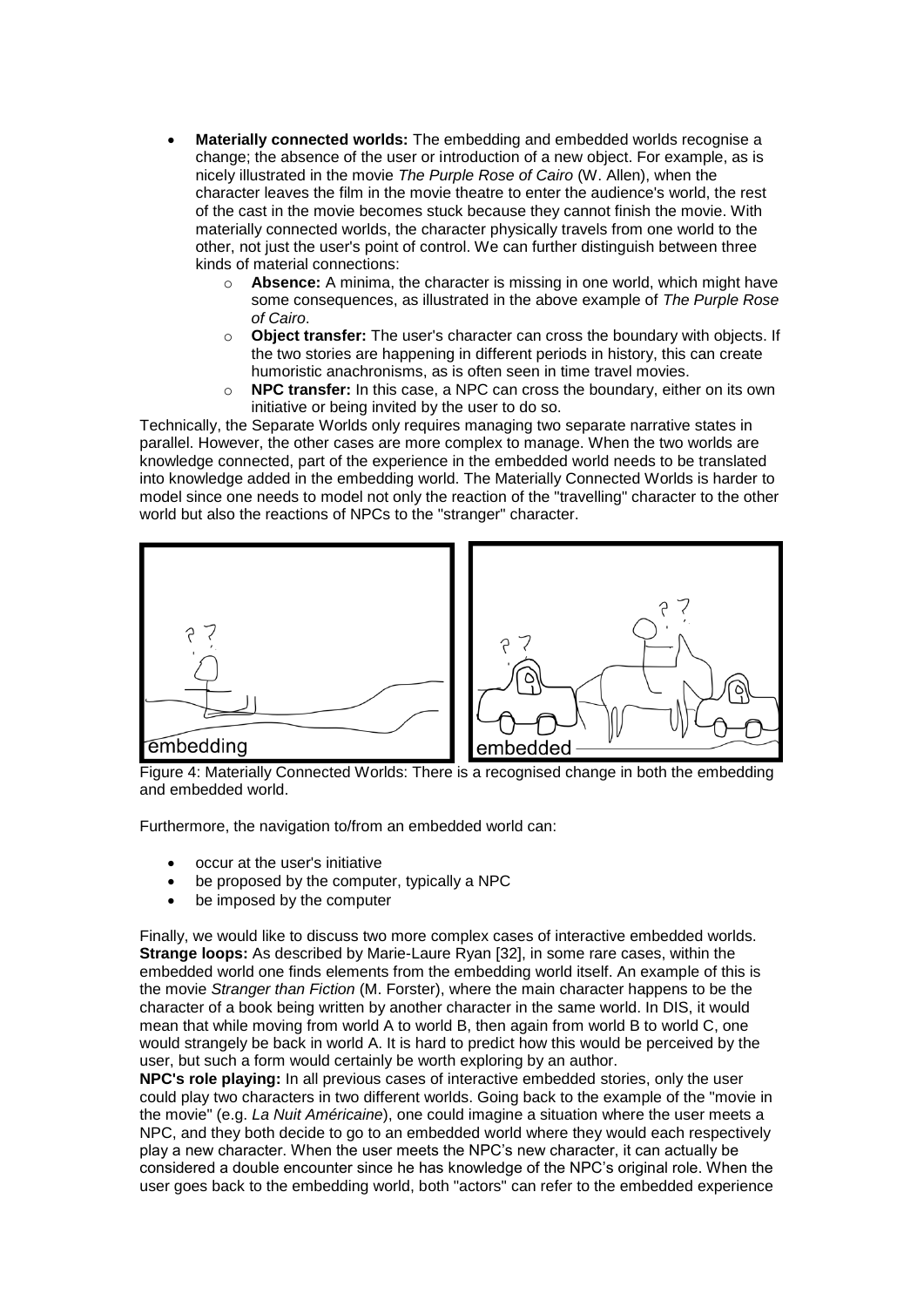during their conversations. Because the process of embedding is recursive (A can play character B who can play character C, etc.), one could imagine triple encounters, quadruple encounters, etc. A good illustration of this recursive embedding is found in the movie *Inception* (C. Nolan) where characters travel through several levels of recursively embedded "conscious dreams".

These last two examples show that the possibility of interactive embedded stories are very rich, and that we are far from having exhausted the possibilities of artistic explorations for these new kinds of forms.

## **4. Modal worlds**

In Section 2, we discussed the notion of possible worlds as various, alternative, future worlds imagined by the audience while experiencing the narrative. Frequently within a story, one of these worlds is explicitly mentioned by a character, according to different modalities. For example, when a character says "if you do that then..." or "if I had not done that, ..." or "I wish this could happen and...", it corresponds to specific narrative acts studied in narratology. In particular, we refer to T. Todorov [33, 34], who distinguishes four modes that can be attached to an action or state:

# **Motivation-based modes**

- o **Obligative:** What must be true in a society: "You have to respect the law: tell them the truth"
- o **Optative:** What characters desire: "I want that... "

# **Hypothetical modes**

- o **Conditional:** if something becomes true the character will do something: "If you give me a rose, I will kiss you"
- o **Predictive:** What could happen if something were true: "If it rained, people in this country would be happy"

To each of these four worlds corresponds a type of possible world that when explored with DIS techniques opens new narrative forms. Before giving examples of such narrative forms, let us extend the four previous modes with the work of M.L. Ryan [32], who adds the following worlds:

- **K-worlds, worlds of knowledge:** The knowledge a character has of the fictional world is in itself a possible world. Of course, if this knowledge is true, this K-world is not particularly interesting because the possible world and the fictional world are the same. But if it is wrong, then the beliefs of a character can constitute a separate and relevant possible world to explore. Example: "We know that the world is flat: if you walk in that direction, then there is nothing".
- **Pretend worlds:** In this case, the possible world presented by a character is deliberately wrong. This is very common in narrative, two excellent examples are the movies *The Usual Suspects* (B. Singer), where a large part of the movie happens to be a pretend world or *Big Fish* (T. Burton) where most of what is recounted is embellished to the point where the audience is brought to believe it is pretend.
- **F-Universes, mind's created worlds:** The possible world is simply imagined by the character. This case includes dreams, hallucinations, fantasies and fictional stories. Example: "I dreamed that...". This case resembles the case of embedded stories, with the difference that the worlds "creator" might not be aware of the fact that this is a different world.

Applied to DIS, the idea consists in letting the user act in a possible world created during a given dialogue. We denote the Initiating Dialogue Act the precise dialogue line which triggers the possible world. It can be considered a generalization of the embedded worlds case discussed in Section 3, where the relation between the embedding world and the embedded world can vary in nature. Let us shortly review what kind of narrative forms this could take, depending on the above narratological discussion:

 **Obligative interactive world:** The user would enter in the NPC's "obligative logic" to live what it means, in this context, to respect what must be respected. This case has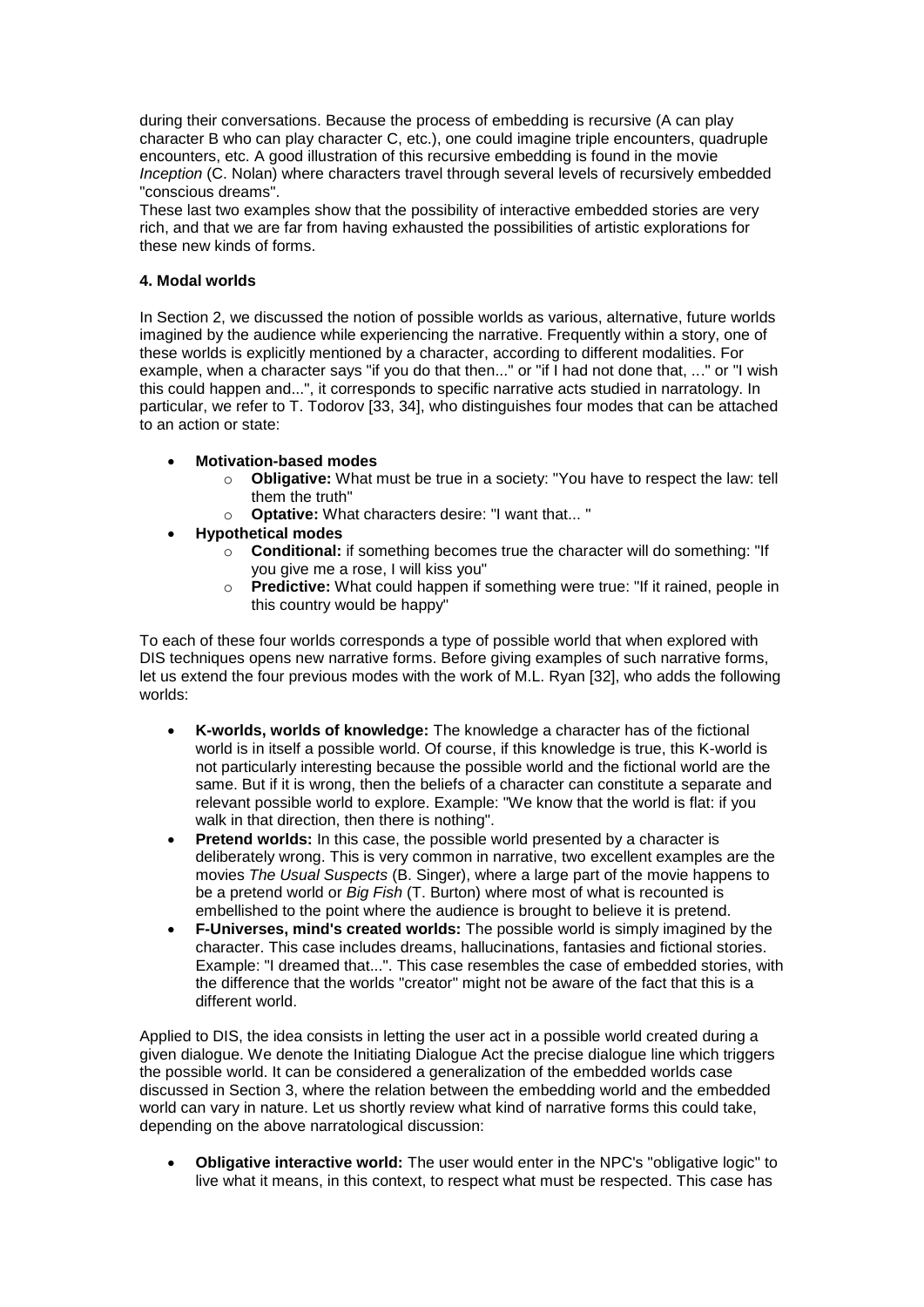something special in that the user's possibility of acting would be constrained: each time he would select a non correct action, he would be reminded that it is not the way to proceed and the action would be blocked. This interactivity management might seem odd and contrary to the principle of DIS, however, it can provide a powerful expressive means. For example, the game Real Lives [34] uses a similar mechanism: it puts the user in the life of a person in the developing world and explicitly shows impossible choices to express the idea that some actions cannot be taken. It is contrary to the basic ergonomic principle of control but still provides a narrative effect.

 **Optative interactive world:** In this case, the user would enter an alternative world, bifurcating from the current situation. However, this alternative world that would not follow the natural property of the fictional world but it would be biased by what the uttering character wishes. If the wish is a NPC's one, then a branch would be explored by the user, as described in Section 2 regarding multiple actualisation, with the difference of status: this new branch must be tagged as a character's wish, rather than as a mere fictional possibility. It might be the case that one storyline evolves according to that wish, but it could also be the case that all storylines that the user would explore according to the multiple actualisation system described in Section 2 will never conform to the wished storyline.

Note that if we wanted to have the user interact with his own wished world, a situation that is similar to the concept of an awake dream in real life, then the user would need to be given direct access to the rules governing the fictional world. This would violate our initial scope (user's intervention is restricted to character-based intervention)

- **Conditional and predictive worlds:** We group these two modes, since the latter is in fact a generalization of the former [33]. This case is already covered by Section 2: case where the bifurcation is proposed by a NPC in a dialogue and the navigation back to the original storyline necessarily gets to the initial dialog.
- **Knowledge world and pretend world:** It is a variation of the embedded story case (Section 3), but the embedded world is 1) introduced by a NPC in a dialogue 2) similar to the embedding world, with specific knowledge differences (a mistake or a lie).
- **Mind's created worlds:** See embedded worlds (See Section 3).

Finally, we found that a hypothetical mode, missing in the narratological work we referred to, should be added: the past conditional mode, to follow a grammatical metaphor, or the retrospective extension of K-Worlds, to follow M.-L. Ryan's classification. It consists in assertions such as "If I had done this...".

In DIS, two sub cases are worth considering:

- The child world is played before the parent world, and the initiating dialog act is performed by the user: The user plays a first storyline, then, according to the mechanism discussed in Section 2, he goes back to another alternative storyline. At some point in this second storyline, during a dialogue, the user can refer to the previous storyline, and utter: "If I had done this, then ...". Such a sentence would be generated from the GUI used for the navigation through the different alternative worlds.
- The child world is played after the parent world, and the initiating dialog act is performed by a NPC: The user is prompted by a NPC, with a dialogue line such as: "let's suppose you had..." (or "he had" or "it had"). Then the user would play an alternative branch and go back later in the initial dialogue. It is a similar situation than one of the cases discussed in Section 2, except that the navigation occurs via a dialogue, which increases the feeling of immersion.

This exploration of novel interactive forms based on possible world interaction in dialogues gives us a multitude of possibilities for DIS that we have certainly only partially covered in this section.

## **5. Ellipsis**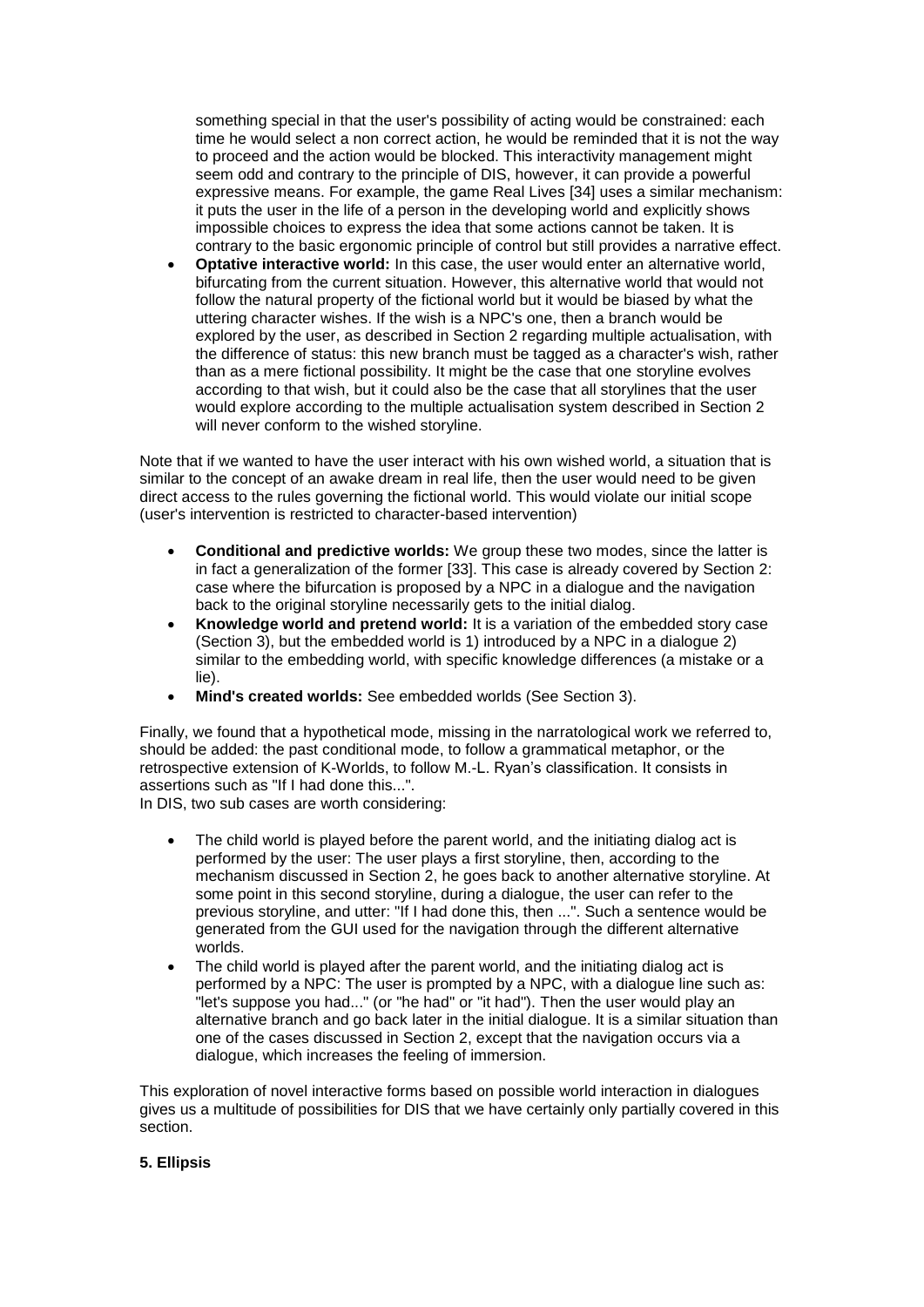An ellipsis is a frequently used narrative device in literature [26] and film [36] to condense time or to create space for free imagination. By omitting a portion of a sequence, it becomes up to the audience to fill in the narrative gaps. This can simply be used to shorten the telling of an action like standing up, walking through the room, opening the door and going out. The reader of a story or the viewer of the film understands the action by simply showing the standing up and the coming out of the door. A second function of an ellipsis is to create a metaphorical parallel between two different instants in a story. A great example is given by Stanley Kubrick in his film *2001* where he uses an ellipsis to create a metaphorical relationship between the first tool used in the history of humans (a bone) and the latest in the near future (a space station).

Ellipses are rarely used in DIS and even less so in games, simply because they do not fit with the idea of real-time interaction. While real-time interaction is absolutely necessary for actionbased games, it is less true for adventure games and interactive narratives. In this section, we want to explore how ellipses could be used in DIS. We won't discuss scripted ellipses imposed by the computer (for example between levels or scenes in a video game) but rather ellipses triggered by the current situation and the user. Such triggering by the user is an action at the discourse level, contrary to the action taken as a character.

Let us define the concepts of the ellipse-start time as the time in the story when the first scene stops, the ellipse-stop time as the time in the story when the second scene begins just after the ellipsis and the ellipsed period, the time section between the ellipse-start time and the ellipse-stop time (by definition not seen by the user). Three cases are worth being distinguished:

- **The ellipsed period contains no narrative action:** the ellipsis is just a way to speed up the narrative and eliminate "empty" bits, like for example movement in a room. (Of course, these bits are only empty from the narrative progression point of view.)
- **The ellipsed period contains NPC actions only:** the system calculates some actions that are played by the NPCs. The user will (or will not) discover these actions after the ellipsis. Such an ellipsis is similar to the kind of ellipses found in movies.
- **The ellipsed period contains player character's actions:** this implies that the user let's his character act autonomously during the ellipsed period. This is a loss of control from the user towards his character, who becomes semi-autonomous [37]. How will the user's character behave? Either automatically or according to the user's instruction. Metaphorically, the character goes into an "auto-pilot" mode. This evokes the movie *Click* (F. Coraci), in which a character discovers a remote control able to skip some of the boring bits of his life... but soon, the remote control decides what to skip and goes out of control.

The key issue in the proposed ellipses management is the balance of control between the user and the computer. Among the three types of ellipsis mentioned above, the type chosen can be defined within the form of the narrative. But also, it could be possible to give the user the choice to define what type of ellipsis he wants at a given moment; he can decide if his character and other NPCs can act in the ellipsed period or not.

In the case where semi-autonomy of the user's character is not allowed, the ellipse-stop time is calculated by the computer, according to the current situation (we assume here, to keep things simpler, that this discourse-based interaction does not modify the story level; action will not magically stop or slow down because there is an ellipsis going on).

Computer-decided ellipses have a great potential but need to be implemented with subtlety. The ellipsis should not be felt as a loss of control ("Okay, whatever I do, I get the same end scene anyway!"), but instead as a device creating narrative tension ("Well, how did all this finally end?").

## **6. Parallelism**

Parallel narrative structures often refer to cases where a story has more than one causal chain of events. Stories that deal with parallel structures are not confined to having these unfold in the same time space and can just as easily mix past and present as is done in the film *Julie and Julia* (N. Ephron) or mix contemporary story lines like in Armstead Maupin's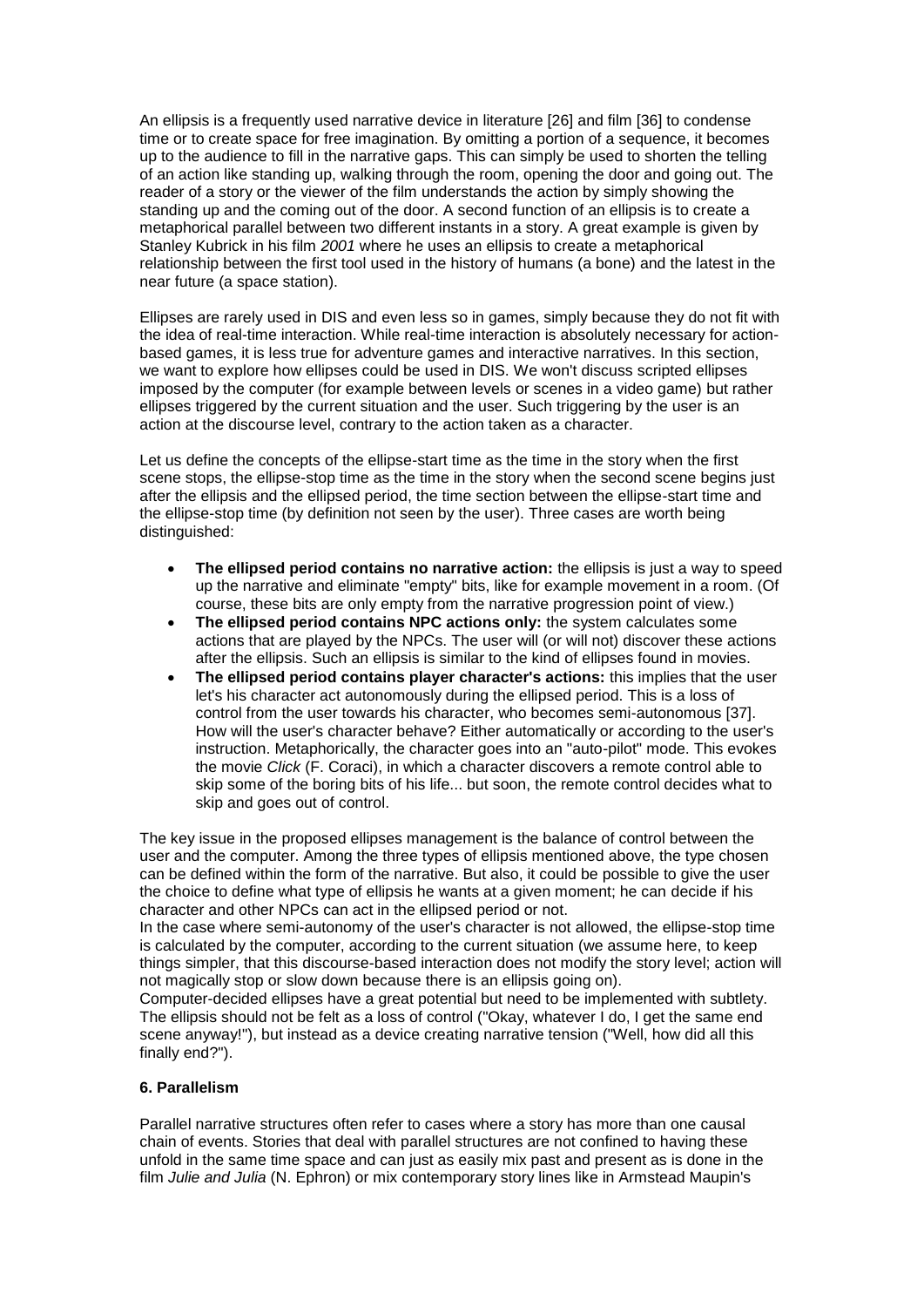*Tales of the City* series of books or K. Kwapis' film *He's Just Not That Into You*. However, we will consider parallelism relevant for DIS in the cases when the multiple causal chains that make up a complete story can be experienced simultaneously at various points throughout the narrative, regardless if they occur at the same time story wise. Additionally, the parallelism we are interested in, is used only when the actions that unfold are disjoint and not split just for reasons of geography (i.e. watching a telephone conversation between two people with each half of the screen displaying the character's apartment). Simultaneous visioning of different scenes can be done using a split screen and can be seen in examples such as *Timecode* (M. Figgis), *24* (J. Surnow and R. Cochran) or the internet fiction *HBO Imagine* [38] (see Figure 5b). Usually, the use of simultaneous viewing is temporary, since for comprehension it is difficult to focus on several scenes at the same time, especially if there is dialogue because divided attention and the cocktail-party effect comes into play [39, 40]. In a split screen scenario, the screen is divided to show multiple action settings unfolding at the same time. For example in *24*, the viewer sees 4 scenes unfolding until the focus settles on one. This gives the viewer a sense of what is going on with the other characters in the drama while watching what unfolds for only one. The switch screen is when several scenes unfold simultaneously but only a subset of those can be seen and the user can control which ones are visible. This is demonstrated in the scene cubes The Affair and The Art Heist in *HBO Imagine* (see Figure 5a) where the viewer selects the scenes to watch in any order.



Figure 5a: 2 scene cubes demonstrating simultaneous actions allowing the viewer to see the same scene from four points of view by spinning the cube.



Figure 5b: The network of available scenes from which the viewer can select a scene cube.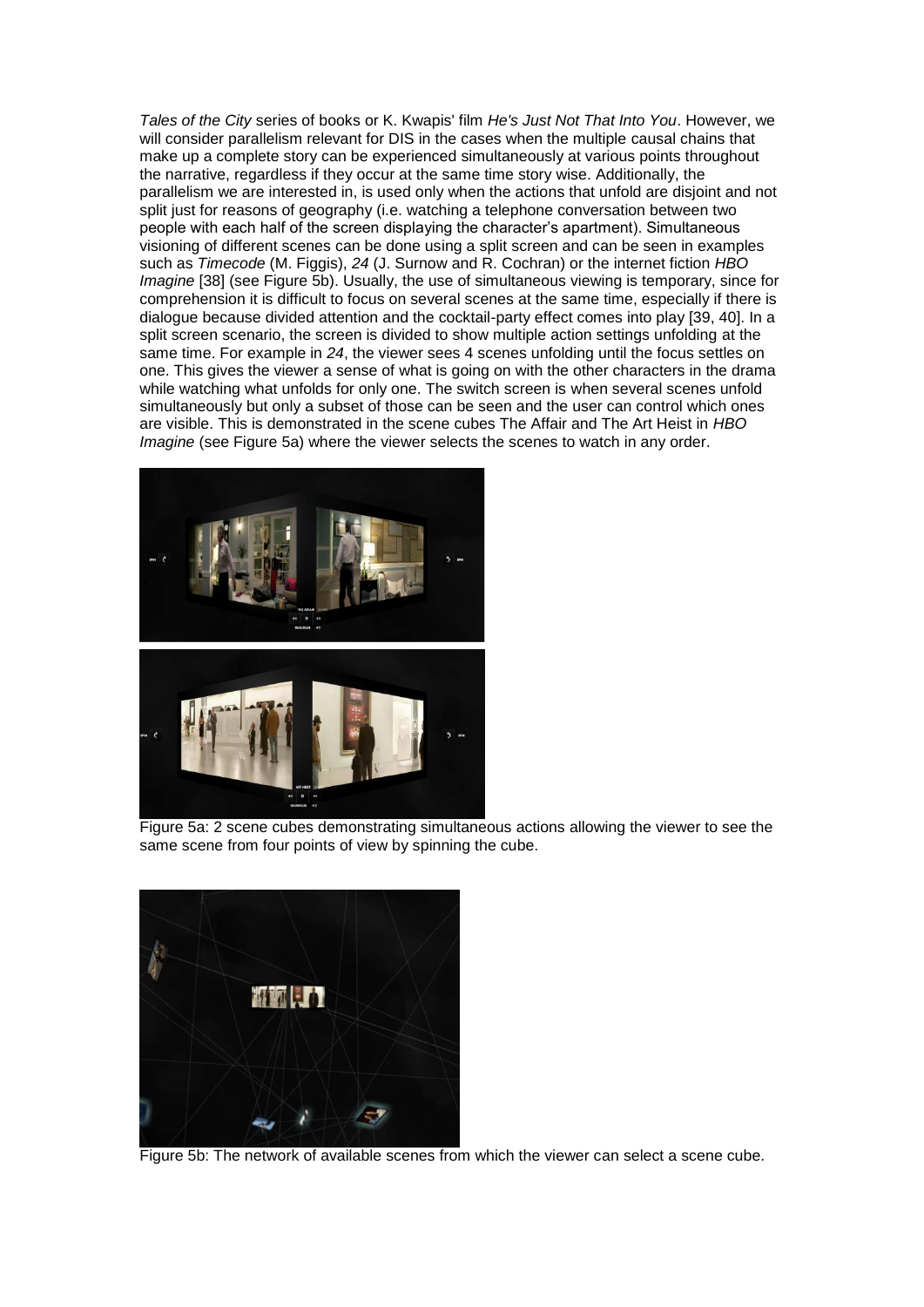When considering simultaneity of causal chains, it is important to note that this is not limited to a visual modality as in the examples mentioned above. Simultaneous viewing can be done with text as well. For example, the children's book *Milo and the Magical Stones* [41] contains pages which are horizontally cut, the top pages representing the happy version of the story, while the bottom pages represent the unhappy version (see Figure 6). The format clearly encourages a parallel reading of two alternative stories.



Figure 6: A paper implementation making use of a parallel storyline with simultaneous viewing.

Parallelism and multiple views can be exploited in DIS whenever it appears relevant for an author to give two or more perspectives at the same time. Parallelism is most interesting when coupled with other narrative methods mentioned in the previous sections. In what follows, we will analyse the coupling of multiple views with multiple actualisations, but the reader is free to extrapolate how it could also be applied to embedded stories and modal worlds.

Multiple views on multiple actualisation means that the user sees two (or more) actualised worlds unfolding in two (or more) parts of the screen; the screen would effectively be split in as many parts as there are actualised worlds. Three cases can be distinguished, depending on the user activity during these phases.

- Passive user: Suppose the user chooses to create an alternative storyline from a bifurcation point whose one branch has already been actualised (see Fig. 1). The user is then presented both the previously played storyline(s) and the current one that is currently being following, until the next choice point, where the multiple viewing stops. This provides a transition between paths.
- Active user on one storyline: This cases starts like the passive user case, but when a new choice is provided to the user, the previously played alternative storyline continues. This case is harder to handle for the user, as the alternative views might disrupt the interaction. Note also that this case is technically challenging, as it requires some form of synchronisation between the storylines. In particular, if the type of interaction freezes the world, the alternative storylines might need to be stopped as well, to maintain synchronisation.
- Active user on two storylines (we restrict the case of two storylines, for the sake of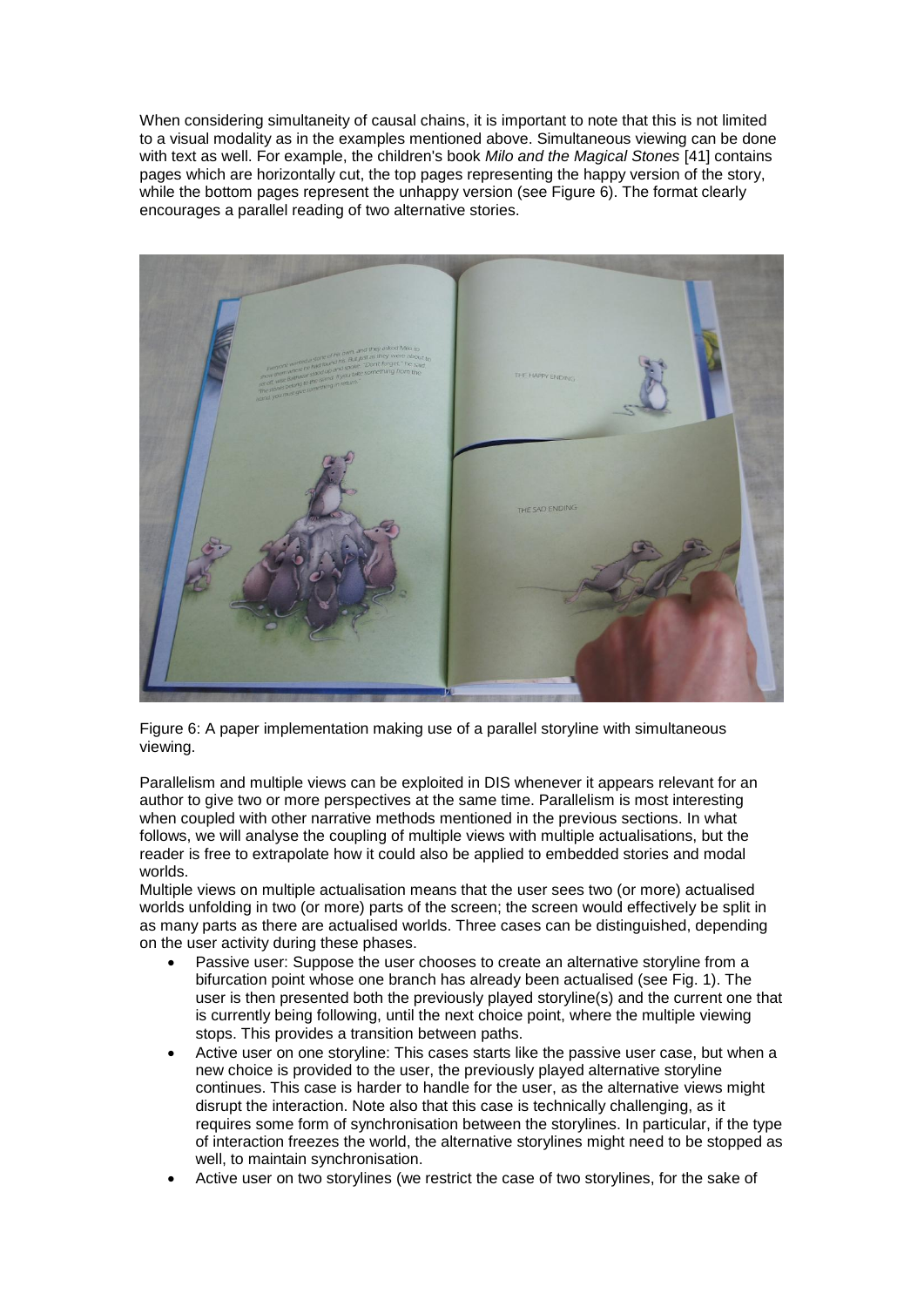simplicity): In this case, the user is able to start two alternative storylines at the same time. In a bifurcation node, the user chooses not one but two choices and two parallel views start. When an interaction is required in one of the parallel actualisations, the other actualisation continues, or, if needed, waits for synchronisation reasons. When two interactions are required at the same time, it is of course not possible to interact on both views at the same time. In this case, the time must be frozen on both storylines, and the user must choose the actions successively, before the parallel stories can restart.

It is also possible to view two storylines that correspond to different times in the story. This mechanism is potentially interesting for choosing a bifurcation point in retrospect. During the experience, the user is simultaneously shown the current action he is involved in and a previous action of the same storyline that is relevant given the current situation. He can mark a bifurcating node from it or even start exploring the alternative storyline.

Different sub-cases can be further distinguished depending on how and when the user is proposed parallel scenes. The user can be offered the choice to see the multiple views and select between them at will, or only during specific moments:

- **User decides:** The user selects when he wants to be presented with simultaneous scenes from which to choose one to follow.
- **Computer proposed:** The computer offers the user the choice to select a new scene.
- **Computer imposed:** The user must select one of several simultaneous scenes at moments decided by the computer.

### **7. Point of action**

We've looked at situations where several causal chains construct the whole narrative. Here, we will consider the case where the same causal chain of actions seen through various perspectives provides a different narrative experience. For example, the film *A la folie, pas du tout* (L. Colombani) uses two perspectives on the same chain of events to tell two very different stories. Similarly, the films *Rashômon* (A. Kurosawa ) or *Courage Under Fire* (E. Zwick) recount the same scenario from several perspectives, recounting a slightly different story each time. The interactive drama, *Three Angry Men* [42] allows a user to experience the same scene from the point of view of three very different characters, thus giving the scene a different interpretation from each perspective.

In DIS systems, the user not only reads or watches the story; he interacts with a given fictional world. So if the user chooses a point of view in the fictional world he chooses not only the viewpoint but also the starting point of his interaction, we call this the *point of action*. Each point of action will then have a different impact on the user's choices and decisions and consequently create a different story.

Applying the model of changing the point of view on DIS gives two types of possible points of action:

- Changing the point of action by changing the character: a DIS system would give the user the possibility to change the point of view on the fictional world by changing the character. This opens the opportunity for the user to choose the point of action with respect to the identity of the selected character. By switching between characters he becomes a kind of story-master with multiple identities. The system then has to be more open and less prescriptive. This option exists in the video game Farenheit [43], an adventure game where the user is offered the possibility to change the character he is playing with. Note however that these changes are scripted, in the sense that the user cannot influence the course of the story by freely changing the point of action.
- Changing the point of action by "taking a mask": A second type of changing the point of view is given, if the user has the possibility to test a character "under cover", that means if he can be masked or if he can play a second character by keeping its identity of the first character. This kind of exchanging identities has been explored in literature and film for example in "Face/Off" (J. Woo, 1997) where a FBI agent and a terrorist assume the physical appearance of one another. A second example is "Freaky Friday" (M. Waters, 2003 - The novel of the same name by Mary Rodgers) where a mother and daughter experience each other's lives by exchanging bodies,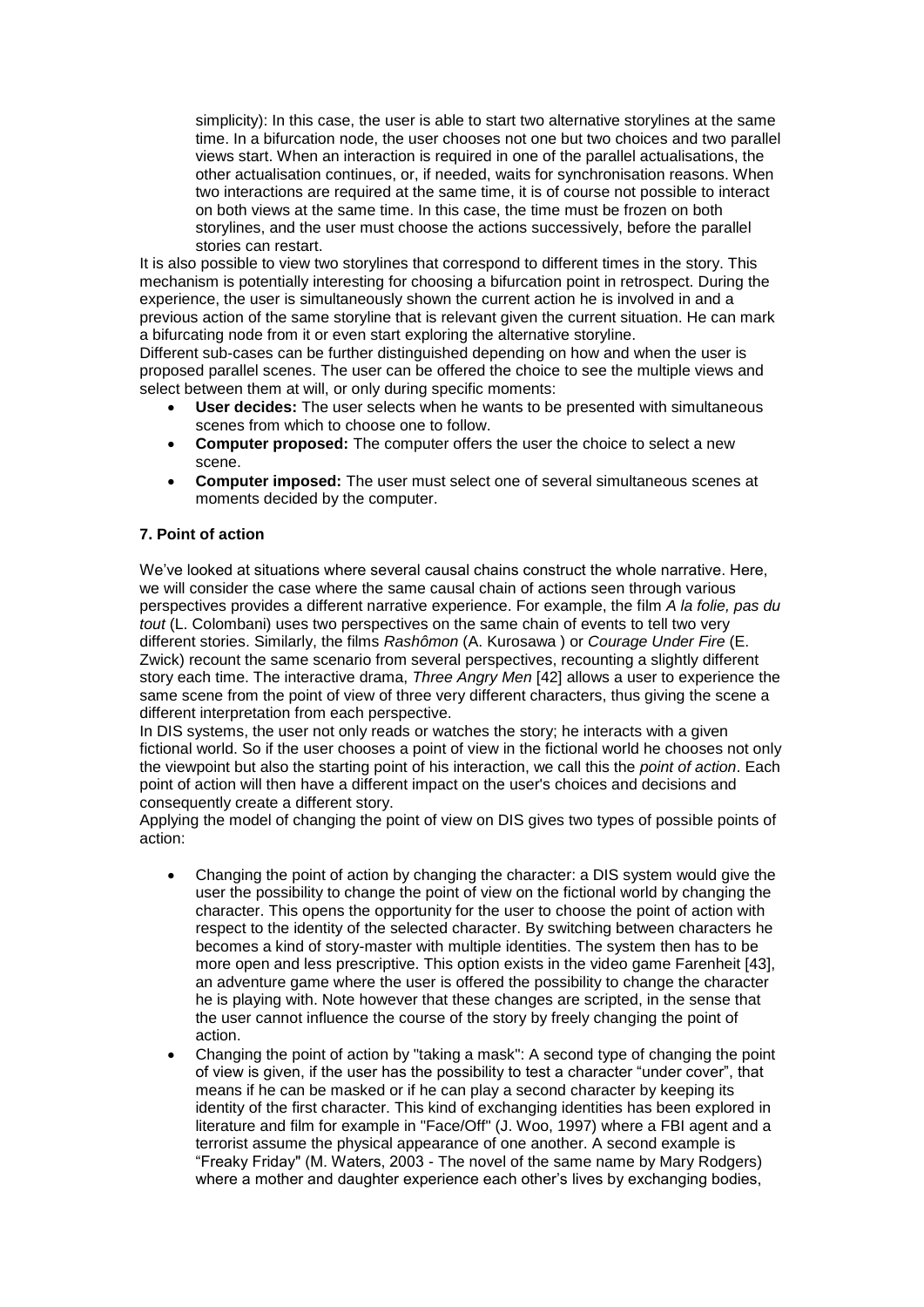but not identities. They can see the life and the world through their respective realities. For DIS this experience would add a second level of role-playing: the user plays the role of a character and his character plays the role of another character of the fictional world. This concept intersects with the NPC's Role-playing case discussed in Section 3, with the difference that the role-playing happens in the same fictional world.

A further question is who decides at which point to change the point of action. Similar to the question about the bifurcation point chooser we can distinguish four cases:

- **Free choice:** the user chooses at the beginning or during the story construction to change his point of action by selecting the type of point of action (in character or mask exchange) and the selected character.
- **Computer constrained:** the system can constrain the user to choose a specific point of action. This constraint can be related to other setting definitions like time, space, number of characters, etc.
- **Computer proposed:** the system can propose a certain number of point of actions without any constraint or preference. But the propositions can be related to user choices or bifurcation points for example.
- **Computer imposed:** in this case the computer decides which point of action must be accomplished at which moment.

Points of action make narratives multidimensional. A given fictional world can be seen in different ways, it can be influenced in different ways and it can be constructed in different ways starting from different points of action.

## **8. Conclusion**

The exploration of several distinct narrative devices; multiple actualisations, embedded stories, modal worlds, ellipsis, parallel worlds and points of action, exposes innovative narrative forms for DIS that can open new horizons for both researchers and creative authors. These new forms make various story pathes not only user-dependant but also more tangible, which can create a strong engagement of the user who faces the vertigo of all possibilities. The narrative forms presented here represent the mere tip of the iceberg of possibilities to be explored within the field of DIS, especially when one considers the endless mixing, matching and imbrications that could be done. While we realise that the technical feasibility is still a hurdle, we postulate that an equivalent hurdle facing the field is its tendency to follow traditional linear narrative forms. As well, as we mentioned in the introduction, systems do exist today with the technical capacity to produce stories using some of the narrative forms presented in this article. What systems are lacking are authors [9] who can use them to produce interesting stories. With the various narrative forms presented in this article, we hope to provide insight into the possibilities DIS can become.

#### **9. Acknowledgments**

This work has been funded (in part) by the European Commission under grant agreement IRIS (FP7-ICT-231824).

### **10. References**

- 1. J. Bates, "Virtual Reality, Art, and Entertainment", *Presence: The Journal of Teleoperators and Virtual Environments*, vol. 1, no. 1, pp. 133-138, 1992.
- 2. P. Weyhrauch, *Guiding Interactive Drama*, Ph.D. Dissertation, Tech report CMU-CS-97- 109, Carnegie Mellon University, 1997.
- 3. N. Szilas, "Interactive Drama on Computer: Beyond Linear Narrative". in *Papers from the AAAI Fall Symposium on Narrative Intelligence*, Technical Report FS-99-01. AAAI, Press Menlo Park, pp. 150-156, 1999. Also http://nicolas.szilas.free.fr/research/aaai99.html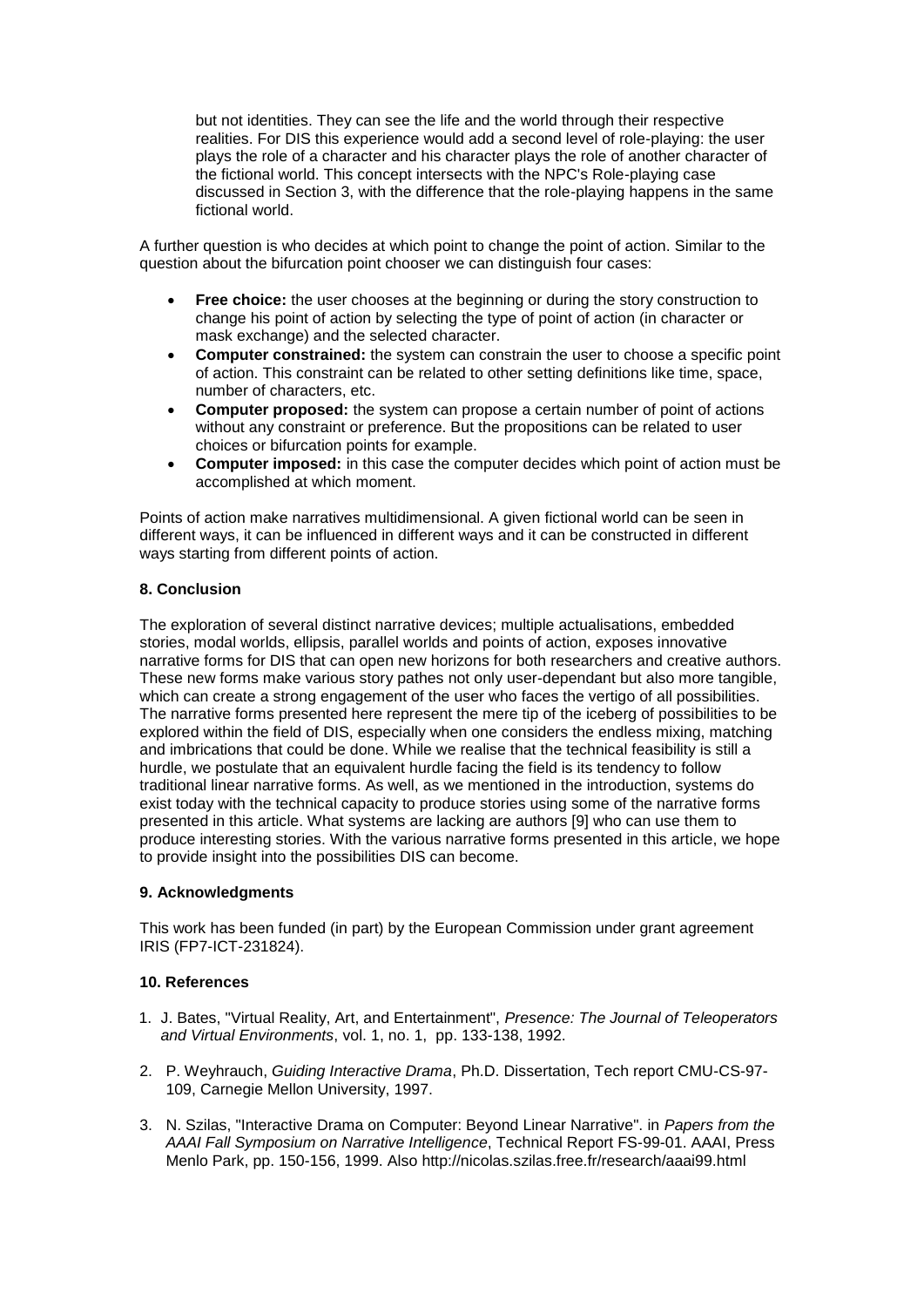- 4. C. Crawford, "Assumptions underlying the Erasmatron interactive storytelling engine". in *Papers from the AAAI Fall Symposium on Narrative Intelligence*, Technical Report FS-99- 01. AAAI, Press Menlo Park, pp. 112-114, 1999.
- 5. Sierra Entertainment, *Leisure Suit Larry – In the Land of the Lounge Lizards*, April 2010, http://www.mobygames.com/game/leisure-suit-larry-in-the-land-of-the-lounge-lizards
- 6. Infocom, *Hitch Hiker's Guide to the Galaxy*, April 2010, http://www.douglasadams.com/creations/infocom.php
- 7. C. Crawford, *Chris Crawford on Game Design,* New Riders Publishing, Indianapolis, IN, 2003
- 8. IRIS Wiki, April 2010, http://iris.scm.tees.ac.uk/publicwiki/index.php/Interactive\_Storytelling\_and\_Narrative\_Theories
- 9. U. Spierling and N. Szilas, "Authoring Issues Beyond Tools", in *Proceedings of the International Conference on Interactive Digital Storytelling (ICIDS 2009)*, I. Iurgel, N, Zagalo, P. Petta (Eds.) vol. 5915 of Lecture Notes in Computer Science, Springer, pp. 50–61, Guimarães, Portugal, 09 - 11 Dec. 2009.
- 10. C. Crawford, *Chris Crawford on Interactive Storytelling,* New Riders Publishing, Indianapolis, IN, 2004.
- 11. R. Prada, I. Machado and A. Paiva, "TEATRIX: Virtual Environment for Story Creation", In *proceedings of ITS 2000*, Springer Verlag, 2000.
- 12. H. Barber and D. Kudenko, "Dynamic Generation of Dilemma-based Interactive Narratives", in *Proceedings of the Artificial Intelligence and Interactive Digital Entertainment conferance (AIIDE 2007),* AAAI Press, Menlo Park, CA, 2007.
- 13. M. Riedl, A. Stern, D. Dini, and J. Alderman, "Dynamic Experience Management in Virtual Worlds for Entertainment, Education, and Training", *International Transactions on Systems Science and Applications*, vol. 3, no. 1, pp. 23-42, 2008.
- 14. N.M. Sgouros, "Dynamic Generation, Management and Resolution of Interactive Plots", *Artificial Intelligence*, vol 107, no 1, pp 29-62, 1999.
- 15. M. Seif El-Nasr. "A User-Centric Adaptive Story Architecture Borrowing from Acting Theories". In *Proceedings of the International Conference on Advances in Computer Entertainment Technology (ACE 2004)*, ACM, pp. 109–116, Singapore, June 3-5, 2004.
- 16. D. Pizzi and M. Cavazza, "Affective Storytelling Based on Characters' Feelings", in *Proceedings* of the *AAAI Fall Symposium on Intelligent Narrative Technologies*, Arlington, Virginia, 2007.
- 17. N. Szilas, "A Computational Model of an Intelligent Narrator for Interactive Narratives", *Applied Artificial Intelligence*, vol 21, no 8, pp. 753-801, Sept. 2007.
- 18. I. Swartjes and M. Theune, "The Virtual Storyteller: story generation by simulation", in *Proceedings of the 20th Belgian-Netherlands Conference on Artificial Intelligence (BNAIC 2008)*, University of Twente, the Netherlands, pp. 257-264, 2008.
- 19. B. W. Mott and J. C. Lester, "U-director: a decision-theoretic narrative planning architecture for storytelling environments". in *Proceedings of the Fifth international Joint Conference on Autonomous Agents and Multiagent Systems ( AAMAS '06),* ACM, New York, pp. 977-984, Hakodate, Japan, May 2006.
- 20. ISRST IS, April 2010, http://iris.scm.tees.ac.uk/public-wiki/index.php/ISRST\_IS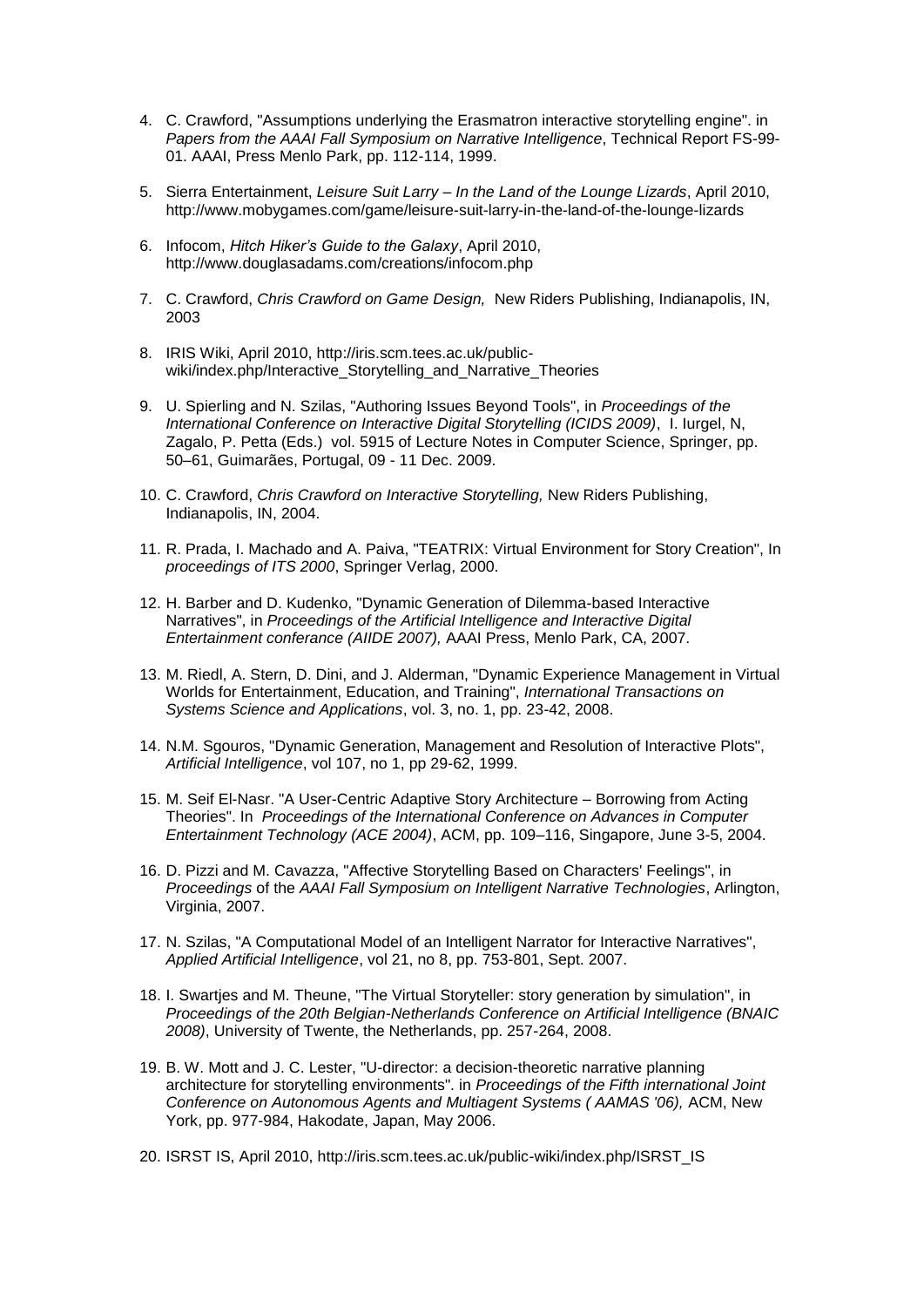- 21. M. Cavazza and F. Charles, "Dialogue Generation in Character-based Interactive Storytelling", in p*roceedings of the AAAI First Annual Artificial Intelligence and Interactive Digital Entertainment Conference*, Marina del Rey, California, USA, 2005.
- 22. M. Mateas and A. Stern, "Integrating Plot, Character and Natural Language Processing in the Interactive Drama Façade", in *Proceedings of the 1st International Conference on Technologies for Interactive Digital Storytelling and Entertainment (TIDSE),* Fraunhofer IRB Verlag, pp 139-151, Darmstadt, Germany, 2003.
- 23. Storytron, April 2010, http://www.storytron.com/
- 24. M. Riedl, C.J. Saretto and R. M.Young, "Managing interaction between users and agents in a multiagent storytelling environment", in *Proceedings of the Second International Conference on Autonomous Agents and Multi-Agent Systems*, ACM, NY, 2003.
- 25. G. Genette, *Figures III*,
- 26. U. Eco, *Lector in Fabula*, Bompiani, Milan, 1979.
- 27. U. Eco, *L'oeuvre ouverte*, Le Seuil, Paris, 1965.
- 28. L. Manovich, *The Language of New Media*, MIT Press, 2001, Cambridge, Mass, USA, 2001.
- 29. J. Murray, *Hamlet on the Holodeck. The future of narrative in the cyberspace*. Free Press, New York, NY, 2991.
- 30. AMATO, April 2010, http://hypermedia.univparis8.fr/seminaires/semaction/seminaires/txt01-02/seance1/sauvegarde.htm
- 31. Broderbund Software, The Last Express, April 2010, http://www.mobygames.com/game/last-express
- 32. M.L. Ryan, *Possible Worlds, Artificial Intelligence, and Narrative Theory*. Indiana University Press, 1991.
- 33. T. Todorov, *Poétique de la prose, choix, suivi de Nouvelles recherches sur le récit*, Seuil (Points), Paris, 1978.
- 34. S. Donikian, "De l'écriture à la réalisation d'une fiction interactive : simplification de la chaîne allant de la création à l'adaptation", in *Créations de récits pour les fictions interactives*, N. Szilas and J.-H. Réty, Eds., pp199-240, Hermès, Paris 2006.
- 35. Education Simulations Corporation, Real Lives, April 2010, http://www.educationalsimulations.com
- 36. P. Durand, *Cinéma et montage – un art de l'ellipse,* Cerf, Paris, 1993.
- 37. J.-N Portugal, (1999). Environnement narratif: une approche pour la fiction interactive, appliquée au jeu The Insider. Conference Imagina'99.
- 38. HBO Imagine, April 2010, http://www.hboimagine.com/
- 39. B. Arons (1992). A review of the cocktail party effect. Journal of the American Voice I/O Society, 12(7), 35–50.
- 40. L. J. Stifelman, "The cocktail party effect in auditory interfaces: A study of simultaneous presentation". In *MIT Media lab technical report*, 1994
- 41. M. P. Herbert, *Milo and the Magical Stones,* NorthSouth, 1999.